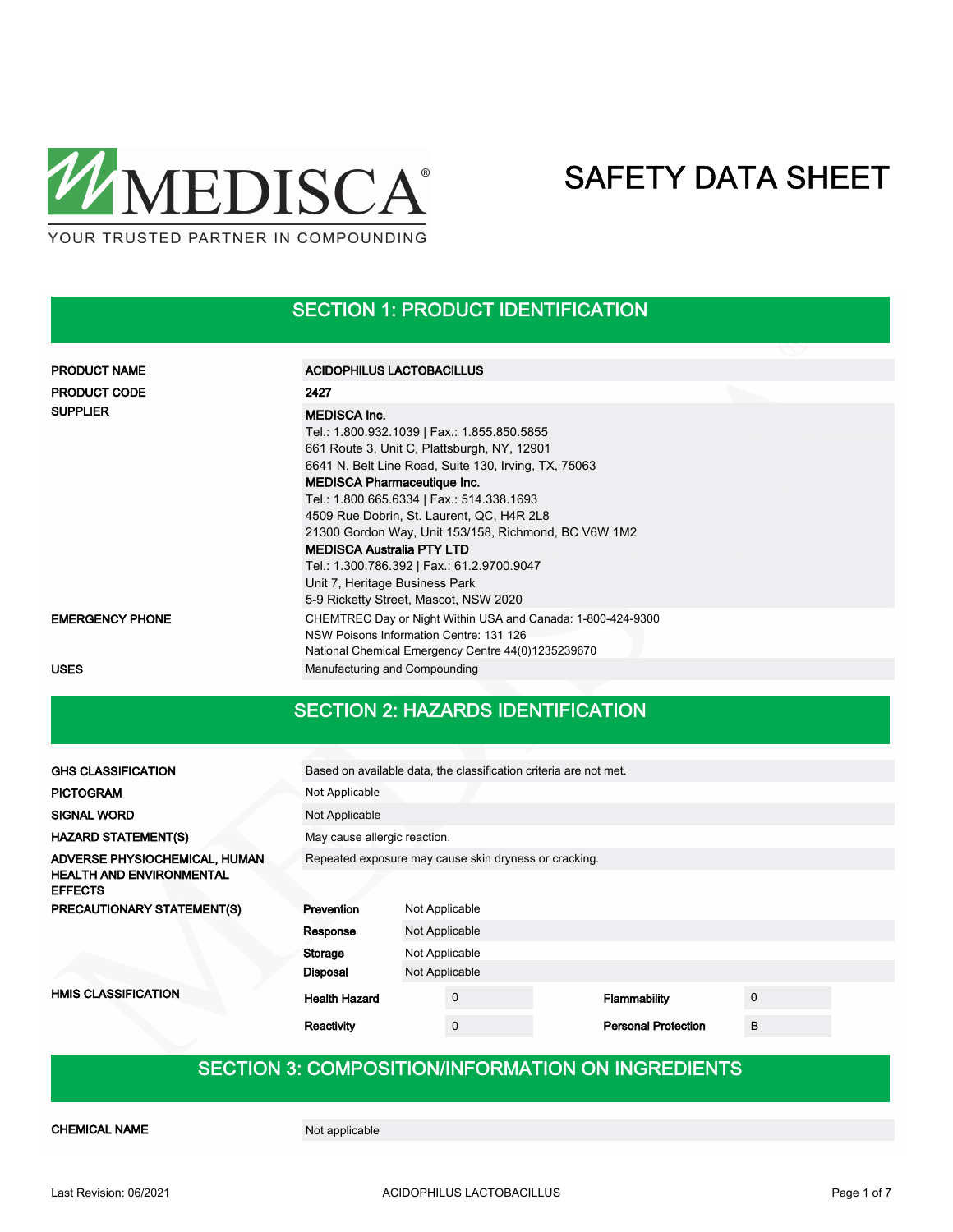

| <b>BOTANICAL NAME</b>       | Not applicable            |                   |                  |             |  |  |
|-----------------------------|---------------------------|-------------------|------------------|-------------|--|--|
| <b>SYNONYM</b>              | Not applicable            |                   |                  |             |  |  |
| <b>CHEMICAL FORMULA</b>     | Not applicable            |                   |                  |             |  |  |
| <b>CAS NUMBER</b>           | Not applicable            |                   |                  |             |  |  |
| <b>ALTERNATE CAS NUMBER</b> | Not applicable            |                   |                  |             |  |  |
| <b>MOLECULAR WEIGHT</b>     | Not applicable            |                   |                  |             |  |  |
| <b>COMPOSITION</b>          | <b>CHEMICAL NAME</b>      | <b>CAS NUMBER</b> | <b>EC NUMBER</b> | % BY WEIGHT |  |  |
|                             | MALTODEXTRIN (Waxy Maize) | 9050-36-6         | 232-940-4        | $~1$ 99     |  |  |

There are no additional ingredients present which, within the current knowledge of the supplier and in the concentrations applicable, are classified as health hazards and hence require reporting in this section.

## SECTION 4: FIRST-AID MEASURES

| IN CASE OF EYE CONTACT      | Flush with copious amounts of water for 15 minutes, separating eyelids with fingers. If irritation persists seek<br>medical aid. |  |  |  |  |  |
|-----------------------------|----------------------------------------------------------------------------------------------------------------------------------|--|--|--|--|--|
| IN CASE OF SKIN CONTACT     | Wash with soap & water for 15 minutes. If irritation persists seek medical aid.                                                  |  |  |  |  |  |
| <b>IF SWALLOWED</b>         | Call a physician. Wash out mouth with water. Do not induce vomiting without medical advice.                                      |  |  |  |  |  |
| IF INHALED                  | Remove to fresh air. If not breathing, give artificial respiration. If breathing is difficult, give oxygen. Call a<br>physician  |  |  |  |  |  |
| <b>SYMPTOMS AND EFFECTS</b> | Not expected to present a significant hazard under anticipated conditions of normal use.                                         |  |  |  |  |  |

## SECTION 5: FIREFIGHTING MEASURES

| <b>SPECIFIC HAZARDS ARISING FROM</b><br><b>THE CHEMICAL</b>            | High concentrations of product dust from this product may burn explosively if ignited by static charges or other<br>ignition sources. The conditions under which this may occur are not readily predictable. Avoid open flames,<br>electrical arcs, static electricity, and/or welding in areas of excessive dusting. |
|------------------------------------------------------------------------|-----------------------------------------------------------------------------------------------------------------------------------------------------------------------------------------------------------------------------------------------------------------------------------------------------------------------|
| <b>FLAMMABLE PROPERTIES</b>                                            | May be combustible at high temperature.                                                                                                                                                                                                                                                                               |
| <b>HAZARDOUS COMBUSTION PRODUCTS</b>                                   | Under fire conditions, hazardous fumes will be present.                                                                                                                                                                                                                                                               |
| <b>SUITABLE &amp; UNSUITABLE</b><br><b>EXTINGUISHING MEDIA</b>         | Small fire: dry chemical, CO <sub>2</sub> or water spray. Large fire: dry chemical, CO <sub>2</sub> , alcohol resistant foam or water<br>spray. Do not get water inside containers.                                                                                                                                   |
| <b>PROTECTIVE EQUIPMENT AND</b><br><b>PRECAUTIONS FOR FIREFIGHTERS</b> | Wear self-contained breathing apparatus and protective clothing to prevent contact with skin and eyes.                                                                                                                                                                                                                |

## SECTION 6: ACCIDENTAL RELEASE MEASURES

| PERSONAL PRECAUTIONS                                    | Wear respiratory protection. Avoid dust formation. Avoid breathing vapours, mist or gas. Ensure adequate<br>ventilation. Evacuate personnel to safe areas. Avoid breathing dust.                                                                                                                                                                                                                                                                                                                                                                                              |
|---------------------------------------------------------|-------------------------------------------------------------------------------------------------------------------------------------------------------------------------------------------------------------------------------------------------------------------------------------------------------------------------------------------------------------------------------------------------------------------------------------------------------------------------------------------------------------------------------------------------------------------------------|
| <b>METHODS &amp; MATERIAL FOR</b><br><b>CONTAINMENT</b> | On land, sweep or shovel into suitable containers. Minimize generation of dust.                                                                                                                                                                                                                                                                                                                                                                                                                                                                                               |
| <b>CLEANUP PROCEDURE</b>                                | Do not touch damaged containers or spilled material unless wearing appropriate protective clothing. Wear<br>respirator, chemical safety goggles, rubber boots and heavy rubber gloves. Stop leak if you can do it without<br>risk. Prevent entry into waterways, sewers, basements or confined areas. Shut off all sources of ignition.<br>Evacuate the area. If necessary, employ water fog to disperse the vapors. Absorb the matter with compatible<br>vermiculite or other absorbing material. Place in a suitable container and retain for disposal. Ventilate and clean |

the affected area. Do not flush into sewerage system or to drains.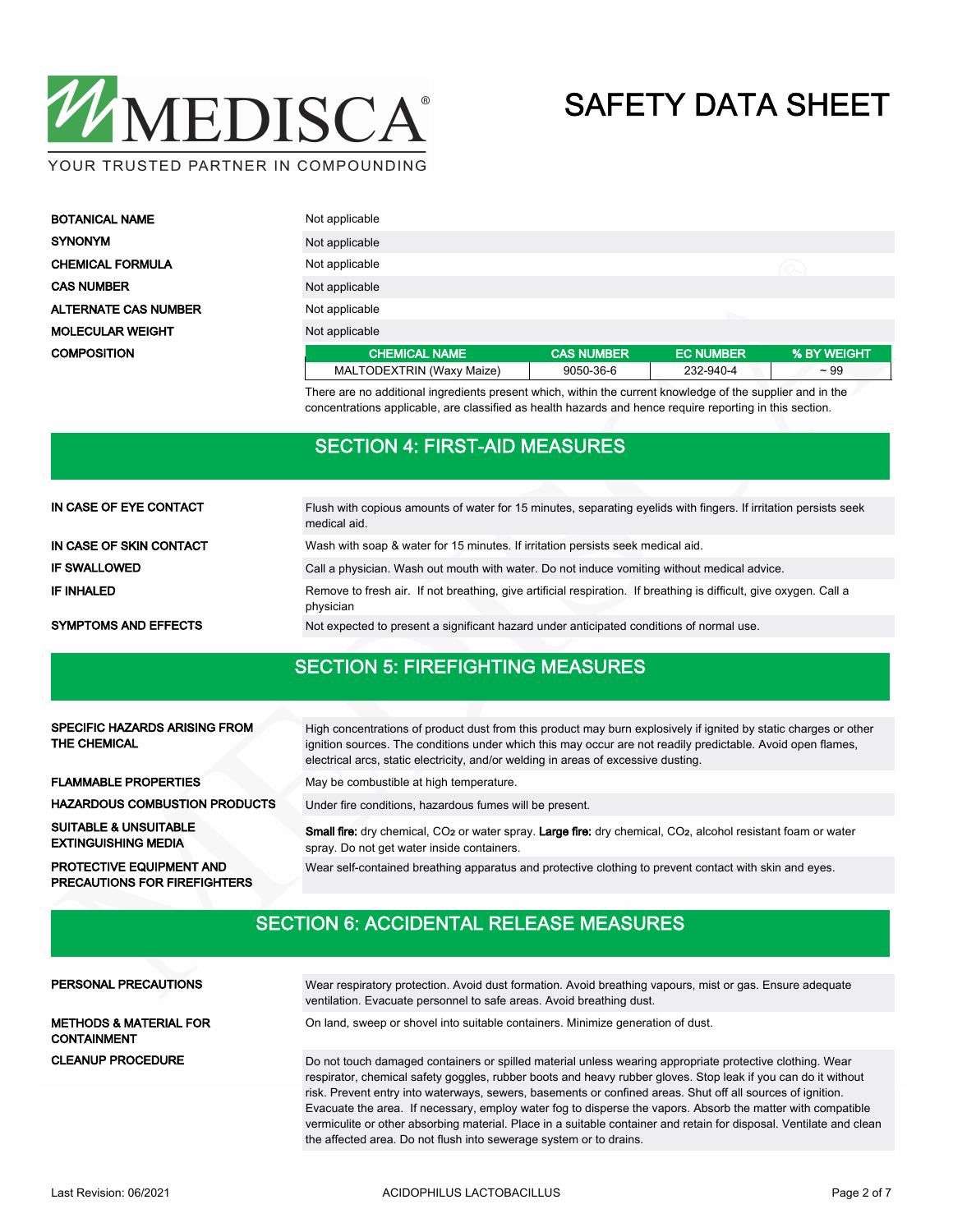

|                             | $A = A = (A + B) + (B + B) + (C - A) + (D - A) + (A - A) + (C - A) + (C - A) + (C - A) + (C - A) + (C - A) + (C - A) + (C - A) + (C - A) + (C - A) + (C - A) + (C - A) + (C - A) + (C - A) + (C - A) + (C - A) + (C - A) + (C - A) + (C - A) + (C - A) + (C - A) + (C - A) + (C - A) + (C - A) + (C - A) + (C - A) + (C - A) + (C - A) + (C - A) + (C - A) + (C - A) + (C - A) +$ |
|-----------------------------|-----------------------------------------------------------------------------------------------------------------------------------------------------------------------------------------------------------------------------------------------------------------------------------------------------------------------------------------------------------------------------------|
|                             | See Section 13 for disposal information.                                                                                                                                                                                                                                                                                                                                          |
| REFERENCE TO OTHER SECTIONS | See Section 7 for information on safe handling. See Section 8 for information on personal protection equipment.                                                                                                                                                                                                                                                                   |

### SECTION 7: HANDLING AND STORAGE

| <b>PRECAUTIONS FOR SAFE HANDLING</b> | Do not inhale. Avoid contact with eyes, skin and clothing. Avoid prolonged or repeated exposure. Wash<br>thoroughly after handling. Store away from incompatible materials, in a well-ventilated area. Eliminate all<br>sources of ignition. Store in accordance with local regulations. Do not store in unlabeled containers.<br>Containers that have been opened must be carefully resealed and kept upright to prevent leakage. Use<br>appropriate containment to avoid environmental contamination. |
|--------------------------------------|---------------------------------------------------------------------------------------------------------------------------------------------------------------------------------------------------------------------------------------------------------------------------------------------------------------------------------------------------------------------------------------------------------------------------------------------------------------------------------------------------------|
| <b>CONDITIONS FOR SAFE STORAGE</b>   | Store away from incompatible materials, in a well-ventilated area. Eliminate all sources of ignition. Store in<br>accordance with local regulations. Do not store in unlabeled containers. Containers that have been opened<br>must be carefully resealed and kept upright to prevent leakage. Use appropriate containment to avoid<br>environmental contamination.                                                                                                                                     |
| <b>STORAGE CONDITIONS</b>            | Store in original container, tightly sealed, protected from direct sunlight and moisture.<br>Refrigerate between 2° - 8°C.                                                                                                                                                                                                                                                                                                                                                                              |
| <b>SPECIFIC END USE(S)</b>           | See Section 1                                                                                                                                                                                                                                                                                                                                                                                                                                                                                           |

### SECTION 8: EXPOSURE CONTROLS/ PERSONAL PROTECTION

#### Chemical Name: MALTODEXTRIN (Waxy Maize) CAS #: 9050-36-6

|               | <b>Country</b>     |     | Limit value-8 hours |     | <b>Limit value-Short Term</b> | <b>IDLH</b> | <b>REL</b> | <b>Advisory</b> | <b>Notes</b> |
|---------------|--------------------|-----|---------------------|-----|-------------------------------|-------------|------------|-----------------|--------------|
|               |                    | ppm | mg/m <sup>3</sup>   | ppm | mg/m <sup>3</sup>             |             |            |                 |              |
| <b>OSHA</b>   | <b>USA</b>         | N/L | N/L                 | N/L | N/L                           | N/L         | IN/L       | N/A             | N/A          |
| <b>ACGIH</b>  | <b>USA</b>         | N/L | N/L                 | N/L | N/L                           | N/L         | IN/L       | N/A             | N/A          |
| <b>NIOSH</b>  | <b>USA</b>         | N/L | N/L                 | N/L | N/L                           | N/L         | IN/L       | N/A             | N/A          |
| <b>WEEL</b>   | <b>USA</b>         | N/L | IN/L                | N/L | N/L                           | N/L         | IN/L       | N/A             | N/A          |
| <b>HSIS</b>   | Australia          | N/L | N/L                 | N/L | N/L                           | N/L         | IN/L       | N/A             | N/A          |
| <b>HSE</b>    | UK                 | N/L | N/L                 | N/L | N/L                           | N/L         | N/L        | N/A             | N/A          |
| <b>GESTIS</b> | <b>Add Country</b> | N/L | N/L                 | N/L | N/L                           | N/L         | IN/L       | N/A             | N/A          |

N/L = Not listed ; N/A = Not Available

PELs are 8-hour TWAs = Limit value - Eight hours

Ceiling or Short-Term TWA = STEL = Limit value - Short term

Consult local authorities for provincial or state exposure limits. Particulates not otherwise regulated, respirable fraction: 5 mg/m<sup>3</sup> EXPOSURE GUIDELINES Eyes: Wear appropriate protective eyeglasses or chemical safety goggles as described by WHMIS or OSHA's eye and face protection regulations in 29 CFR 1910.133 or European Standard EN166. Skin: Wear appropriate gloves to prevent skin exposure. Clothing: Wear appropriate protective clothing to minimize contact with skin. Respirators: Follow WHMIS or OSHA respirator regulations found in 29 CFR 1910.134 or European Standard EN 149. Use a NIOSH/MSHA or European Standard EN 149 approved respirator if exposure limits are exceeded or if irritation or other symptoms are experienced. Thermal Hazards: For products representing a thermal hazard, appropriate Personal Protective Equipment should be used. PERSONAL PROTECTIVE EQUIPMENT SPECIFIC ENGINEERING CONTROLS Adequate mechanical ventilation. Fumehood, eye wash station, and safety shower.

## SECTION 9: PHYSICAL AND CHEMICAL PROPERTIES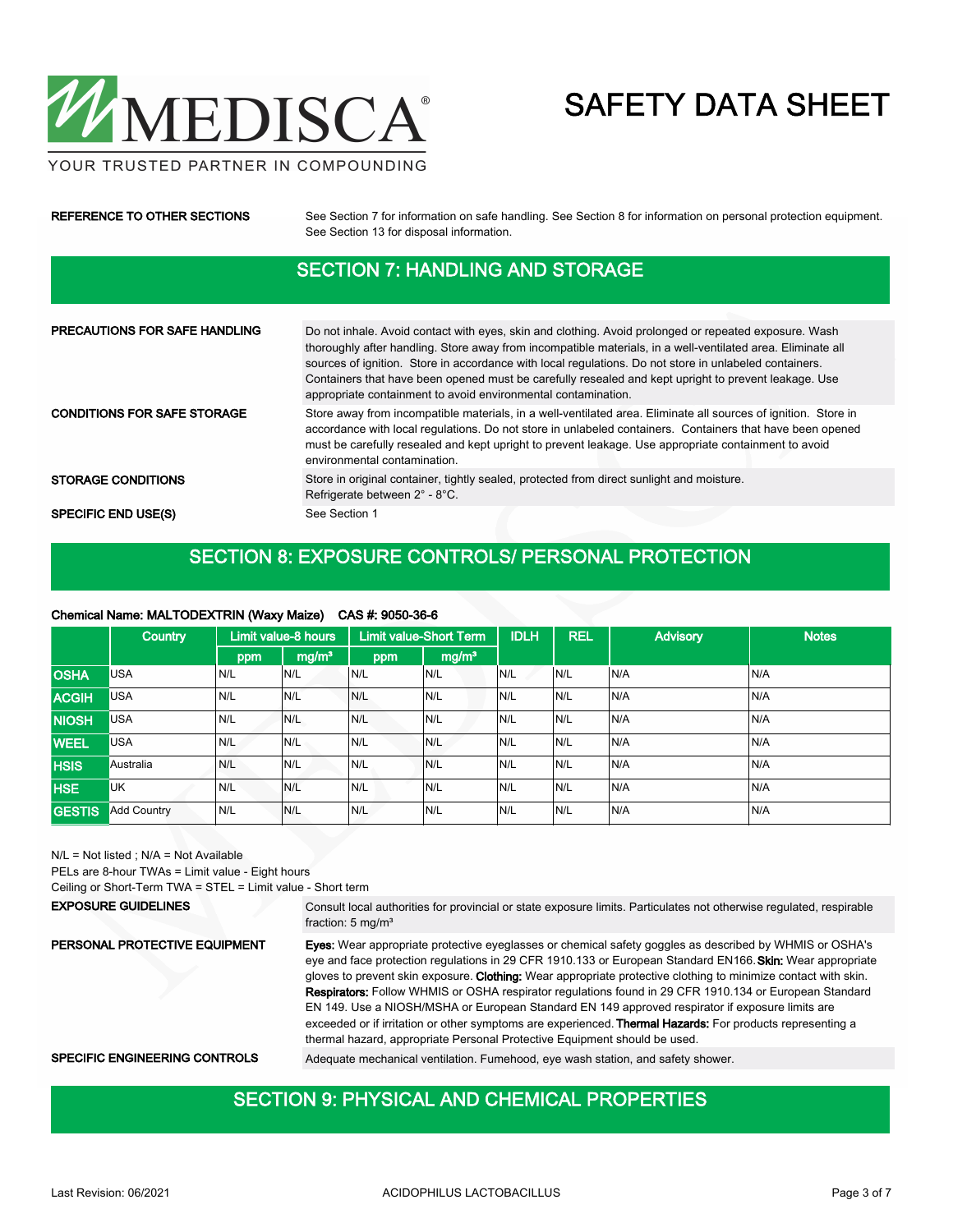

| <b>PHYSICAL STATE</b>                      | Solid |                                                                 |  |                                                      |               |                                                      |               |  |  |  |
|--------------------------------------------|-------|-----------------------------------------------------------------|--|------------------------------------------------------|---------------|------------------------------------------------------|---------------|--|--|--|
| <b>DESCRIPTION</b>                         |       | Fine to granular, white to off-white powder with yellow specks. |  |                                                      |               |                                                      |               |  |  |  |
| <b>SOLUBILITY</b>                          |       | Soluble in water                                                |  |                                                      |               |                                                      |               |  |  |  |
| <b>ODOR</b>                                |       | Typical odor of fermented product                               |  |                                                      |               |                                                      |               |  |  |  |
| <b>FLAMMABILITY</b>                        |       | May be combustible at high temperature                          |  |                                                      |               |                                                      |               |  |  |  |
| <b>AUTO-IGNITION</b><br><b>TEMPERATURE</b> |       | Not available                                                   |  | <b>BOILING POINT</b>                                 | Not available | <b>DECOMPOSITION</b><br><b>TEMPERATURE</b>           | Not available |  |  |  |
| <b>EVAPORATION RATE</b>                    |       | Not available                                                   |  | <b>EXPLOSIVE LIMIT</b>                               | Not available | <b>FLASH POINT</b>                                   | Not available |  |  |  |
| log P<br>(OCTANOL-WATER)                   |       | Not available                                                   |  | <b>LOWER FLAMMABLE/</b><br><b>EXPLOSIVE LIMIT(S)</b> | Not available | <b>MELTING/FREEZING</b><br><b>POINT</b>              | Not available |  |  |  |
| <b>ODOR THRESHOLD</b>                      |       | Not available                                                   |  | <b>OXIDIZING PROPERTY</b>                            | Not available | pH                                                   | Not available |  |  |  |
| <b>RELATIVE DENSITY</b><br>$(WATER = 1)$   |       | Not available                                                   |  | <b>SPECIFIC GRAVITY</b>                              | Not available | <b>UPPER FLAMMABLE/</b><br><b>EXPLOSIVE LIMIT(S)</b> | Not available |  |  |  |
| <b>VAPOR DENSITY</b><br>$(AIR = 1)$        |       | Not available                                                   |  | <b>VAPOR PRESSURE</b>                                | Not available | <b>VISCOSITY</b>                                     | Not available |  |  |  |

The physical data presented above are typical values and should not be construed as a specification.

## SECTION 10: STABILITY AND REACTIVITY

| <b>REACTIVITY</b>                                 | Not established.                                                                           |
|---------------------------------------------------|--------------------------------------------------------------------------------------------|
| <b>CHEMICAL STABILITY</b>                         | Stable under recommended storage conditions.                                               |
| <b>INCOMPATIBLE MATERIALS</b>                     | Strong oxidants.                                                                           |
| <b>HAZARDOUS DECOMPOSITION</b><br><b>PRODUCTS</b> | Toxic fumes of carbon monoxide, carbon dioxide, nitrogen oxides and other gases may occur. |
| <b>HAZARDOUS POLYMERIZATION</b>                   | Will not occur.                                                                            |
| POSSIBLITY OF HAZARDOUS<br><b>REACTION</b>        | Not established.                                                                           |
| <b>CONDITIONS TO AVOID</b>                        | Moisture, sunlight and extreme temperatures.                                               |

## SECTION 11: TOXICOLOGICAL INFORMATION

| <b>ACUTE TOXICITY</b>                              | Oral: Rat: LD50: (mg/kg): Not available<br>Dermal: Rabbit LD50: (mg/kg): Not available<br>Inhalation: Rat: LC50: (mg/L/4hr): Not available |
|----------------------------------------------------|--------------------------------------------------------------------------------------------------------------------------------------------|
|                                                    |                                                                                                                                            |
| <b>SKIN CORROSION/IRRITATION</b>                   | Based on available data, the classification criteria are not met.                                                                          |
| <b>SERIOUS EYE DAMAGE/EYE</b><br><b>IRRITATION</b> | Based on available data, the classification criteria are not met.                                                                          |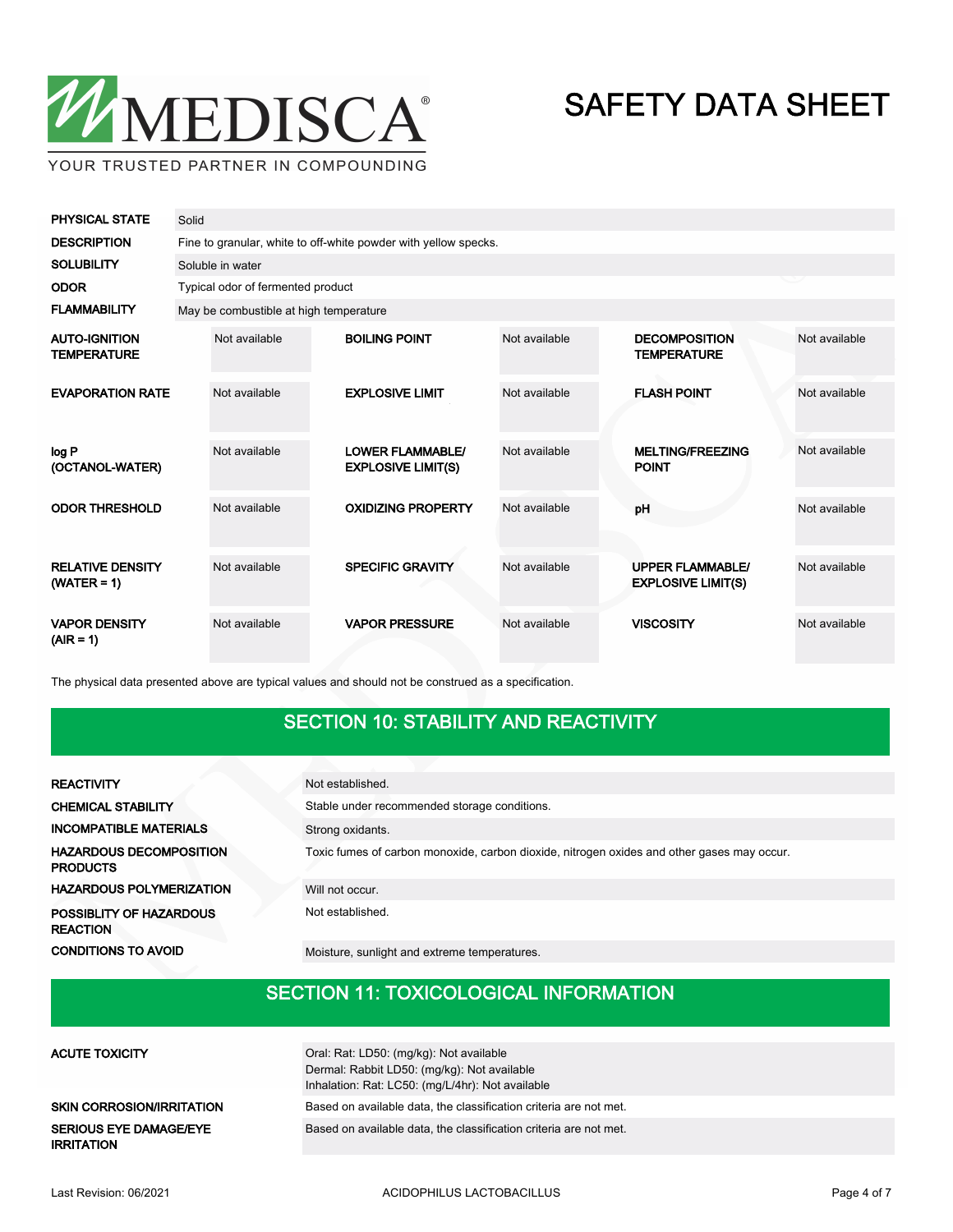

YOUR TRUSTED PARTNER IN COMPOUNDING

| <b>RESPIRATORY SENSITIZATION</b>                                    | Due to lack of data the classification is not possible.                                  |                                                                                                                                                       |  |  |  |
|---------------------------------------------------------------------|------------------------------------------------------------------------------------------|-------------------------------------------------------------------------------------------------------------------------------------------------------|--|--|--|
| <b>SKIN SENSITIZATION</b>                                           | Due to lack of data the classification is not possible.                                  |                                                                                                                                                       |  |  |  |
| <b>GERM CELL MUTAGENICITY</b>                                       | Due to lack of data the classification is not possible.                                  |                                                                                                                                                       |  |  |  |
| <b>CARCINOGENICITY</b>                                              | <b>OSHA</b>                                                                              | No component of this product, present at $\geq 0.1\%$ , is listed.                                                                                    |  |  |  |
|                                                                     | <b>NTP</b>                                                                               | No component of this product, present at $\geq 0.1\%$ , is listed.                                                                                    |  |  |  |
|                                                                     | <b>IARC</b>                                                                              | No component of this product, present at $\geq 0.1\%$ has been evaluated.                                                                             |  |  |  |
|                                                                     | California<br>Proposition 65                                                             | No component of this product, present at ≥0.1% is known to the State of California to cause<br>cancer, birth defects, or any other reproductive harm. |  |  |  |
| ADDITIONAL CARCINOGENICITY<br><b>INFORMATION</b>                    | Due to lack of data the classification is not possible.                                  |                                                                                                                                                       |  |  |  |
| <b>REPRODUCTIVE TOXICITY</b>                                        | Due to lack of data the classification is not possible.                                  |                                                                                                                                                       |  |  |  |
| SPECIFIC TARGET ORGAN TOXICITY -<br><b>SINGLE EXPOSURE</b>          | Due to lack of data the classification is not possible.                                  |                                                                                                                                                       |  |  |  |
| <b>SPECIFIC TARGET ORGAN TOXICITY -</b><br><b>REPEATED EXPOSURE</b> | Due to lack of data the classification is not possible.                                  |                                                                                                                                                       |  |  |  |
| <b>ASPIRATION HAZARDS</b>                                           | Due to lack of data the classification is not possible.                                  |                                                                                                                                                       |  |  |  |
| <b>SIGNS AND SYMPTOMS OF</b><br><b>EXPOSURE</b>                     | Not expected to present a significant hazard under anticipated conditions of normal use. |                                                                                                                                                       |  |  |  |
| POTENTIAL HEALTH EFFECTS                                            | Inhalation                                                                               | May be harmful if inhaled. Inhalation of dust in high concentration may cause irritation of<br>respiratory tract.                                     |  |  |  |
|                                                                     | Ingestion                                                                                | Not expected to be harmful if swallowed. May cause allergic reaction.                                                                                 |  |  |  |
|                                                                     | <b>Skin</b>                                                                              | Prolonged or repeated contact may cause dry skin and irritation.                                                                                      |  |  |  |
|                                                                     | Eyes                                                                                     | Dust contact with the eyes can lead to mechanical irritation.                                                                                         |  |  |  |

## SECTION 12: ECOLOGICAL INFORMATION

| <b>TOXICITY</b>                  | EC50: 48 Hr: Crustacea: (mg/L): Not available<br>LC50: 96 Hr: Fish: (mg/L): Not available<br>EC50: 72 or 96 Hr: Algae (or other aqua plants): (mg/L): Not available |  |  |  |
|----------------------------------|---------------------------------------------------------------------------------------------------------------------------------------------------------------------|--|--|--|
| PERSISTENCE AND DEGRADABILITY    | Product is readily biodegradable.                                                                                                                                   |  |  |  |
| <b>BIOACCUMULATIVE POTENTIAL</b> | Not available                                                                                                                                                       |  |  |  |
| <b>MOBILITY IN SOIL</b>          | Not available                                                                                                                                                       |  |  |  |
| <b>OTHER ADVERSE EFFECTS</b>     | Not available                                                                                                                                                       |  |  |  |
|                                  | This product is not intended to be released into the environment                                                                                                    |  |  |  |

## SECTION 13: DISPOSAL CONSIDERATIONS

WASTE DISPOSAL Dispose of in accordance with federal / local laws and regulations. Avoid release into the environment.

## SECTION 14: TRANSPORT INFORMATION

UN PROPER SHIPPING NAME Not dangerous good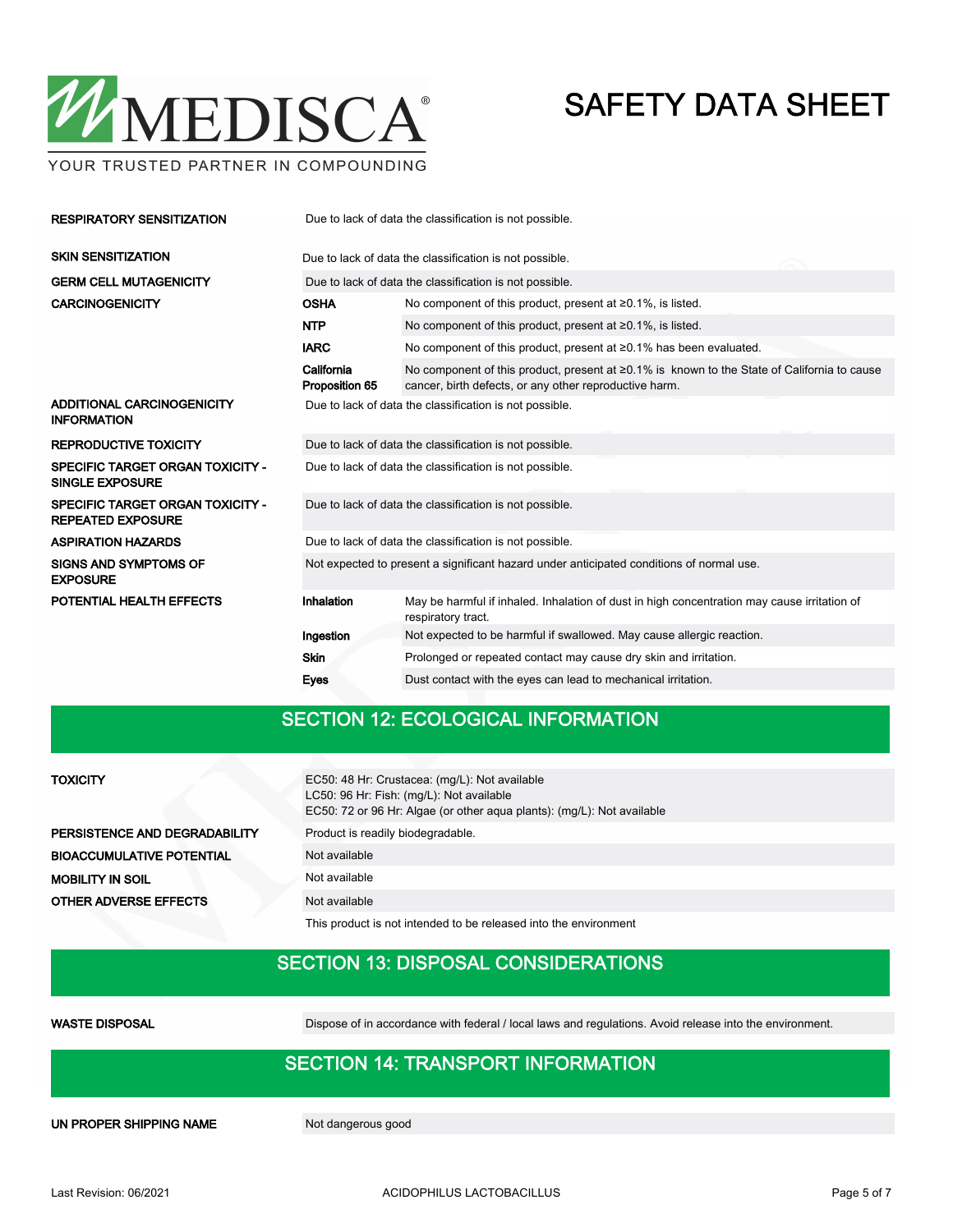

| <b>UN NUMBER</b>                                                                                          | Not applicable |             |
|-----------------------------------------------------------------------------------------------------------|----------------|-------------|
| <b>CLASS</b>                                                                                              | Not applicable |             |
| <b>PACKING GROUP</b>                                                                                      | Not applicable | $\circledR$ |
| <b>AUSTRALIA</b>                                                                                          |                |             |
| <b>HAZCHEM</b>                                                                                            | Not available  |             |
| <u>EU</u><br><b>TRANSPORT IN BULK ACCORDING TO</b><br>ANNEX II OF MARPOL 73/78 AND THE<br><b>IBC CODE</b> | Not listed     |             |
| <b>ENVIRONMENTAL HAZARDS</b>                                                                              | Not available  |             |
| <b>SPECIAL SHIPPING INFORMATION</b>                                                                       | Not applicable |             |
|                                                                                                           |                |             |

## SECTION 15: REGULATORY INFORMATION

#### UNITED STATES REGULATIONS

| <b>Chemical Name</b><br>& CAS | <b>CERCLA</b><br><b>40 CFR</b><br>Part 302.4 | <b>SARA (Title III)</b><br><b>40 CFR</b><br>Part 372.65 | <b>Appendix A</b> | EPA 40 CFR Part 355<br><b>Appendix B</b> | Pennsylvania | Right-to-know<br><b>New Jersey</b> | Massachusetts | California<br>Prop 65 |
|-------------------------------|----------------------------------------------|---------------------------------------------------------|-------------------|------------------------------------------|--------------|------------------------------------|---------------|-----------------------|
| MALTODEXTRIN<br>9050-36-6     | N/L                                          | N/L                                                     | N/L               | N/L                                      | N/L          | N/L                                | N/L           | N/L                   |

N/L = Not Listed; X = Listed

#### AUSTRALIAN REGULATIONS

| <b>Chemical Name</b><br>& CAS | <b>Poisons and Therapeutic</b><br><b>Goods Requlation</b> | <b>Therapeutic Goods</b><br>Act | Code of Practices -<br><b>Illicit Drug</b><br><b>Precursors</b> |  |
|-------------------------------|-----------------------------------------------------------|---------------------------------|-----------------------------------------------------------------|--|
| MALTODEXTRIN<br>9050-36-6     | N/L                                                       | N/L                             | N/L                                                             |  |

N/L = Not Listed

#### EU REGULATIONS

| <b>Chemical Name</b><br>& CAS    | <b>REACH</b><br><b>ANNEX</b><br><b>KVII</b> | <b>REACH</b><br><b>ANNEX</b><br>XIV | EC<br>1005/2009 | EC<br>850/2004 | EC<br>1107/2009 | EC<br>649/2012 | EC<br>2012/118 |
|----------------------------------|---------------------------------------------|-------------------------------------|-----------------|----------------|-----------------|----------------|----------------|
| <b>MALTODEXTRIN</b><br>9050-36-6 | N/L                                         | N/L                                 | N/L             | N/L            | N/L             | N/L            | N/L            |

 $N/L = Not$  Listed;  $X =$  Listed

Any EU regulation not listed above is not applicable to this product.

## SECTION 16: OTHER INFORMATION

REFERENCES Available upon request